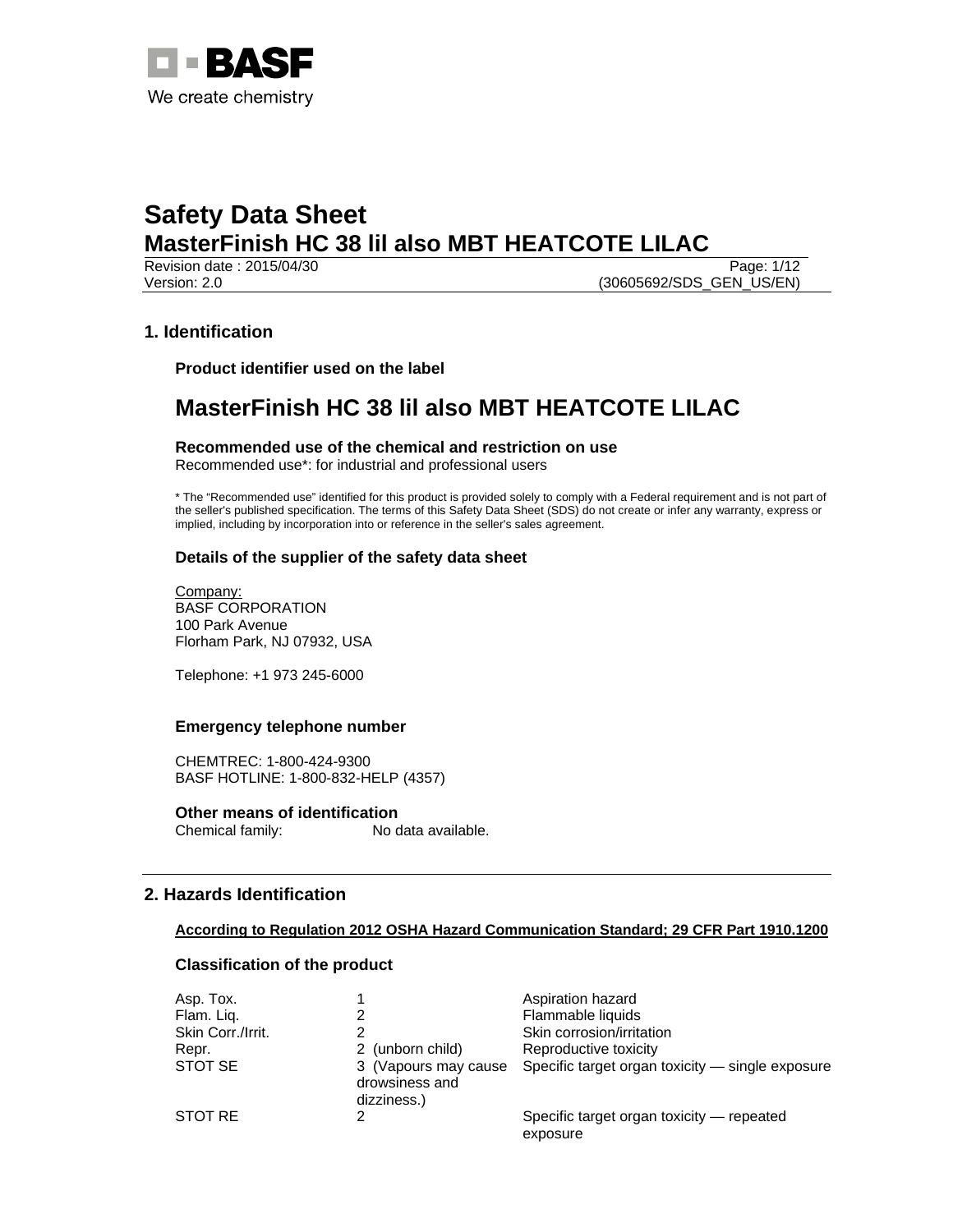| Revision date: 2015/04/30<br>Version: 2.0      |                                                                                                           | Page: 2/12<br>(30605692/SDS_GEN_US/EN)                                                         |
|------------------------------------------------|-----------------------------------------------------------------------------------------------------------|------------------------------------------------------------------------------------------------|
| <b>Aquatic Acute</b><br><b>Aquatic Chronic</b> | 2<br>3                                                                                                    | Hazardous to the aquatic environment - acute<br>Hazardous to the aquatic environment - chronic |
| <b>Label elements</b>                          |                                                                                                           |                                                                                                |
| Pictogram:                                     |                                                                                                           |                                                                                                |
|                                                |                                                                                                           |                                                                                                |
| Signal Word:<br>Danger                         |                                                                                                           |                                                                                                |
| Hazard Statement:                              |                                                                                                           |                                                                                                |
| H <sub>225</sub>                               | Highly flammable liquid and vapour.                                                                       |                                                                                                |
| H315                                           | Causes skin irritation.                                                                                   |                                                                                                |
| H304                                           | May be fatal if swallowed and enters airways.                                                             |                                                                                                |
| H336                                           | May cause drowsiness or dizziness.                                                                        |                                                                                                |
| H361                                           | Suspected of damaging the unborn child.                                                                   |                                                                                                |
| H373                                           | May cause damage to organs (Central nervous system) through                                               |                                                                                                |
|                                                | prolonged or repeated exposure.                                                                           |                                                                                                |
| H412                                           | Harmful to aquatic life with long lasting effects.                                                        |                                                                                                |
| H401                                           | Toxic to aquatic life.                                                                                    |                                                                                                |
| Precautionary Statements (Prevention):         |                                                                                                           |                                                                                                |
| P210                                           | Keep away from heat, hot surfaces, sparks, open flames and other                                          |                                                                                                |
|                                                | ignition sources. No smoking.                                                                             |                                                                                                |
| P <sub>280</sub>                               | Wear protective gloves/protective clothing/eye protection/face<br>protection.                             |                                                                                                |
| P271                                           | Use only outdoors or in a well-ventilated area.                                                           |                                                                                                |
| P243                                           | Take precautionary measures against static discharge.                                                     |                                                                                                |
| P273                                           | Avoid release to the environment.                                                                         |                                                                                                |
| P <sub>260</sub>                               | Do not breathe dust/gas/mist/vapours.                                                                     |                                                                                                |
| P201                                           | Obtain special instructions before use.                                                                   |                                                                                                |
| P <sub>241</sub>                               | Use explosion-proof electrical/ventilating/lighting/equipment.                                            |                                                                                                |
| P <sub>202</sub>                               | Do not handle until all safety precautions have been read and                                             |                                                                                                |
|                                                | understood.                                                                                               |                                                                                                |
| P242                                           | Use only non-sparking tools.                                                                              |                                                                                                |
| P240                                           | Ground/bond container and receiving equipment.                                                            |                                                                                                |
| P <sub>264</sub>                               | Wash with plenty of water and soap thoroughly after handling.                                             |                                                                                                |
| Precautionary Statements (Response):           |                                                                                                           |                                                                                                |
| $P308 + P311$                                  | IF exposed or concerned: Call a POISON CENTER or doctor/physician.                                        |                                                                                                |
| $P303 + P361 + P353$                           | IF ON SKIN (or hair): Take off immediately all contaminated clothing.<br>Rinse skin with water/shower.    |                                                                                                |
| P314                                           | Get medical advice/attention if you feel unwell.                                                          |                                                                                                |
| $P301 + P310$                                  | IF SWALLOWED: Immediately call a POISON CENTER or                                                         |                                                                                                |
|                                                | doctor/physician.                                                                                         |                                                                                                |
| $P304 + P340$                                  | IF INHALED: Remove person to fresh air and keep comfortable for                                           |                                                                                                |
|                                                | breathing.                                                                                                |                                                                                                |
| P332 + P313                                    | If skin irritation occurs: Get medical advice/attention.                                                  |                                                                                                |
| P331                                           | Do NOT induce vomiting.                                                                                   |                                                                                                |
| P370 + P378                                    | In case of fire: Use alcohol-resistant foam, carbon dioxide, dry powder<br>or water spray for extinction. |                                                                                                |
| $P362 + P364$                                  | Take off contaminated clothing and wash before reuse.                                                     |                                                                                                |
|                                                |                                                                                                           |                                                                                                |

Precautionary Statements (Storage):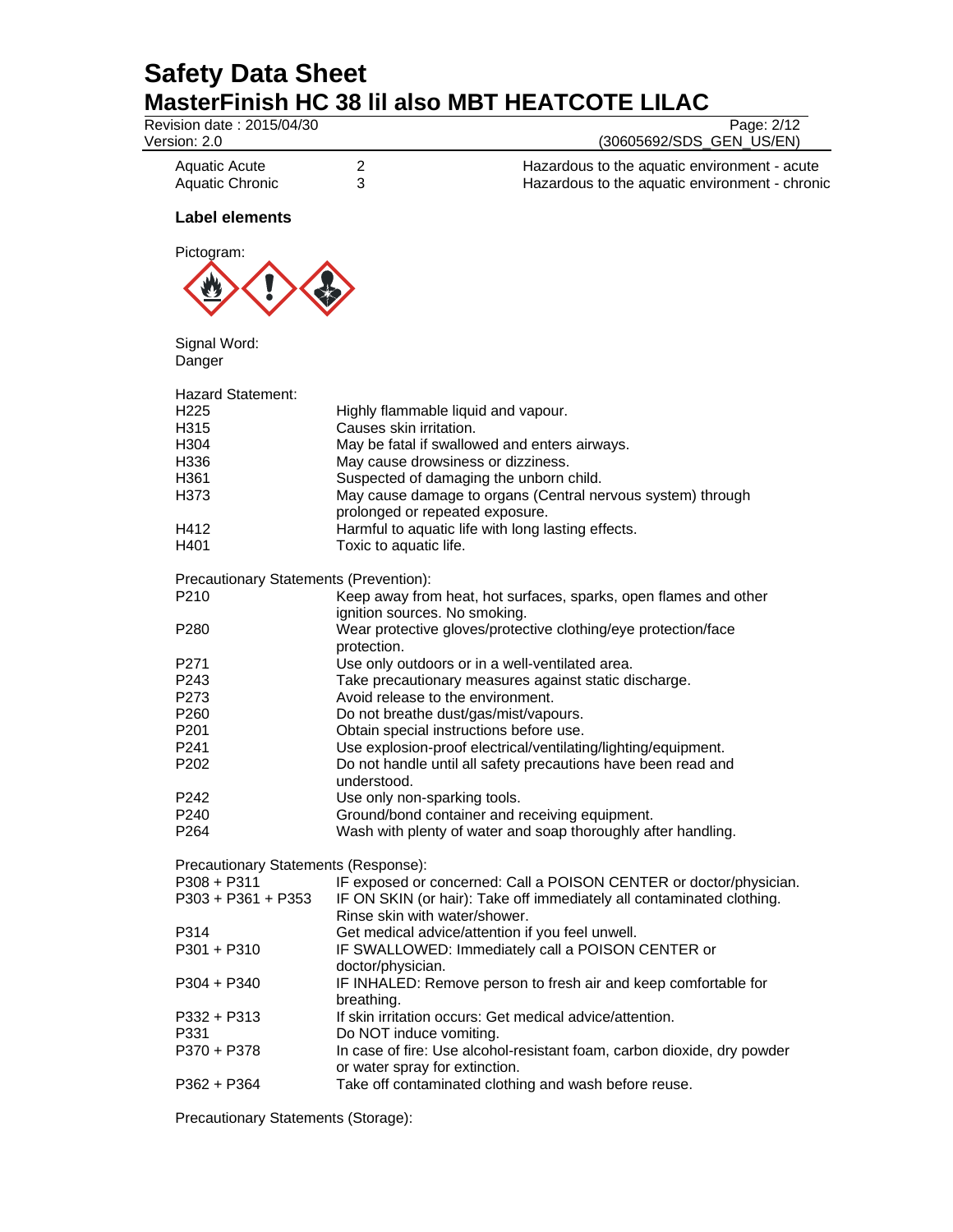| Revision date: 2015/04/30            | Page: 3/12                                                                                         |
|--------------------------------------|----------------------------------------------------------------------------------------------------|
| Version: 2.0                         | (30605692/SDS_GEN_US/EN)                                                                           |
| $P403 + P235$<br>P233<br>P405        | Store in a well-ventilated place. Keep cool.<br>Keep container tightly closed.<br>Store locked up. |
| Precautionary Statements (Disposal): |                                                                                                    |
| P501                                 | Dispose of contents/container to hazardous or special waste collection                             |

**Hazards not otherwise classified** 

If applicable information is provided in this section on other hazards which do not result in classification but which may contribute to the overall hazards of the substance or mixture.

# **3. Composition / Information on Ingredients**

point.

# **According to Regulation 2012 OSHA Hazard Communication Standard; 29 CFR Part 1910.1200**

| <b>CAS Number</b> | Content (W/W)                | <b>Chemical name</b> |
|-------------------|------------------------------|----------------------|
| 108-88-3          | $>= 50.0 - < 75.0$ % Toluene |                      |
| 14807-96-6        | $\ge$ = 3.0 - < 10.0 %       | talc                 |
| 67-63-0           | $>= 5.0 - < 7.0$ %           | 2-Propanol           |
| 13463-67-7        | $>= 1.0 - < 3.0 %$           | Titanium dioxide     |

# **4. First-Aid Measures**

### **Description of first aid measures**

### **General advice:**

First aid personnel should pay attention to their own safety. Immediately remove contaminated clothing.

### **If inhaled:**

If difficulties occur after vapour/aerosol has been inhaled, remove to fresh air and seek medical attention.

### **If on skin:**

After contact with skin, wash immediately with plenty of water and soap. Under no circumstances should organic solvent be used. If irritation develops, seek medical attention.

### **If in eyes:**

Wash affected eyes for at least 15 minutes under running water with eyelids held open, consult an eye specialist.

### **If swallowed:**

Rinse mouth immediately and then drink plenty of water, seek medical attention. Do not induce vomiting unless told to by a poison control center or doctor.

### **Most important symptoms and effects, both acute and delayed**

Symptoms: The most important known symptoms and effects are described in the labelling (see section 2) and/or in section 11.

Hazards: No applicable information available.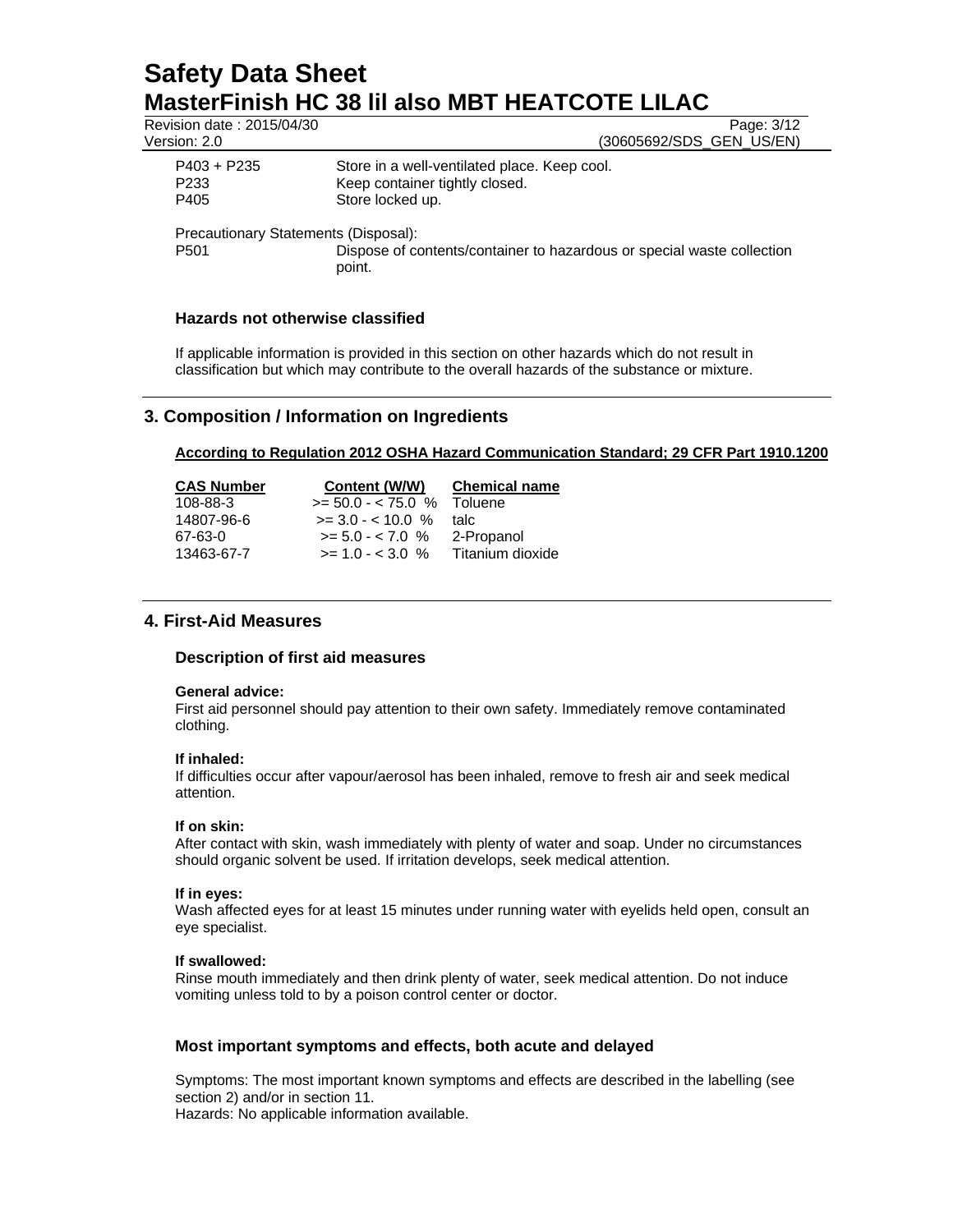Revision date : 2015/04/30 Page: 4/12

Version: 2.0 (30605692/SDS\_GEN\_US/EN)

### **Indication of any immediate medical attention and special treatment needed**

Note to physician

Treatment: Treat according to symptoms (decontamination, vital functions), no known specific antidote.

# **5. Fire-Fighting Measures**

### **Extinguishing media**

Suitable extinguishing media: foam, water spray, dry powder, carbon dioxide

Unsuitable extinguishing media for safety reasons: water jet

### **Special hazards arising from the substance or mixture**

Hazards during fire-fighting: carbon dioxide, carbon monoxide, harmful vapours, nitrogen oxides, fumes/smoke, carbon black

# **Advice for fire-fighters**

Protective equipment for fire-fighting: Wear a self-contained breathing apparatus.

### **Further information:**

The degree of risk is governed by the burning substance and the fire conditions. If exposed to fire, keep containers cool by spraying with water. Collect contaminated extinguishing water separately, do not allow to reach sewage or effluent systems. Contaminated extinguishing water must be disposed of in accordance with official regulations.

# **6. Accidental release measures**

# **Personal precautions, protective equipment and emergency procedures**

Do not breathe vapour/aerosol/spray mists. Wear eye/face protection. If exposed to high vapour concentration, leave area immediately. Use personal protective clothing. Handle in accordance with good building materials hygiene and safety practice.

### **Environmental precautions**

Contain contaminated water/firefighting water. Do not discharge into drains/surface waters/groundwater.

# **Methods and material for containment and cleaning up**

For small amounts: Pick up with inert absorbent material (e.g. sand, earth etc.). Dispose of contaminated material as prescribed. For large amounts: Pump off product.

# **7. Handling and Storage**

### **Precautions for safe handling**

Avoid aerosol formation. Avoid inhalation of mists/vapours. Avoid skin contact. No special measures necessary provided product is used correctly.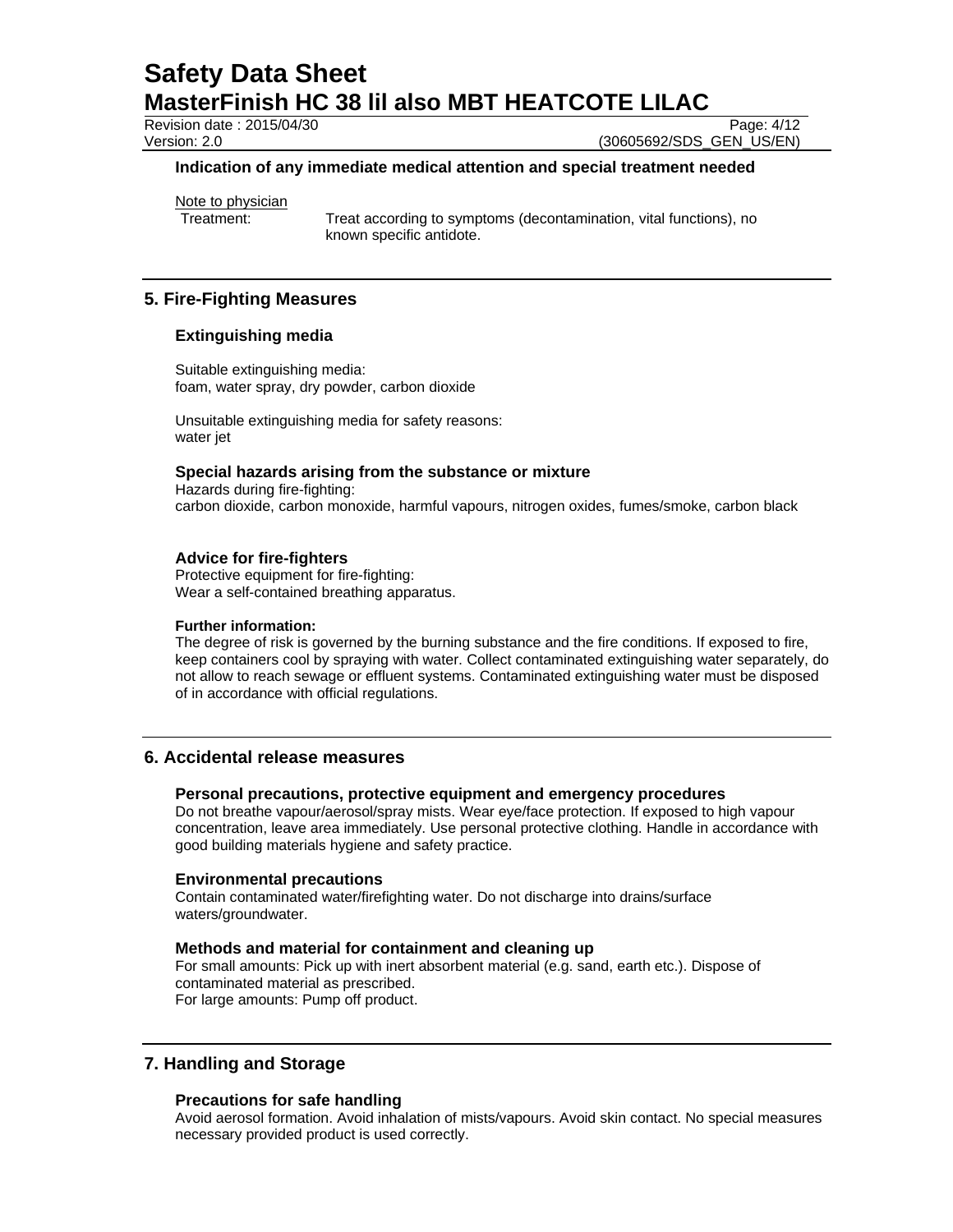**Revision date : 2015/04/30** Page: 5/12 Version: 2.0 (30605692/SDS\_GEN\_US/EN)

# **Conditions for safe storage, including any incompatibilities**

No applicable information available.

Suitable materials for containers: tinned carbon steel (Tinplate)

Further information on storage conditions: Keep only in the original container in a cool, dry, wellventilated place away from ignition sources, heat or flame. Protect from direct sunlight. Protect from temperatures below: 0 °C The packed product must be protected from temperatures below the indicated one.

# **8. Exposure Controls/Personal Protection**

# **Components with occupational exposure limits**

| 2-Propanol       | OSHA PEL         | PEL 400 ppm 980 mg/m3; STEL value 500<br>ppm 1,225 mg/m3; TWA value 400 ppm 980<br>$mq/m3$ :                                    |
|------------------|------------------|---------------------------------------------------------------------------------------------------------------------------------|
|                  | <b>ACGIH TLV</b> | TWA value 200 ppm; STEL value 400 ppm;                                                                                          |
| Toluene          | OSHA PEL         | max. conc. 500 ppm; CLV 300 ppm; TWA<br>value 200 ppm; STEL value 150 ppm 560<br>mg/m3; TWA value 100 ppm $375 \text{ mg/m3}$ ; |
|                  | <b>ACGIH TLV</b> | TWA value 20 ppm;                                                                                                               |
| Titanium dioxide | <b>OSHA PEL</b>  | PEL 15 mg/m3 Total dust : TWA value 10<br>$mg/m3$ Total dust;                                                                   |
|                  | <b>ACGIH TLV</b> | TWA value 10 mg/m3 ;                                                                                                            |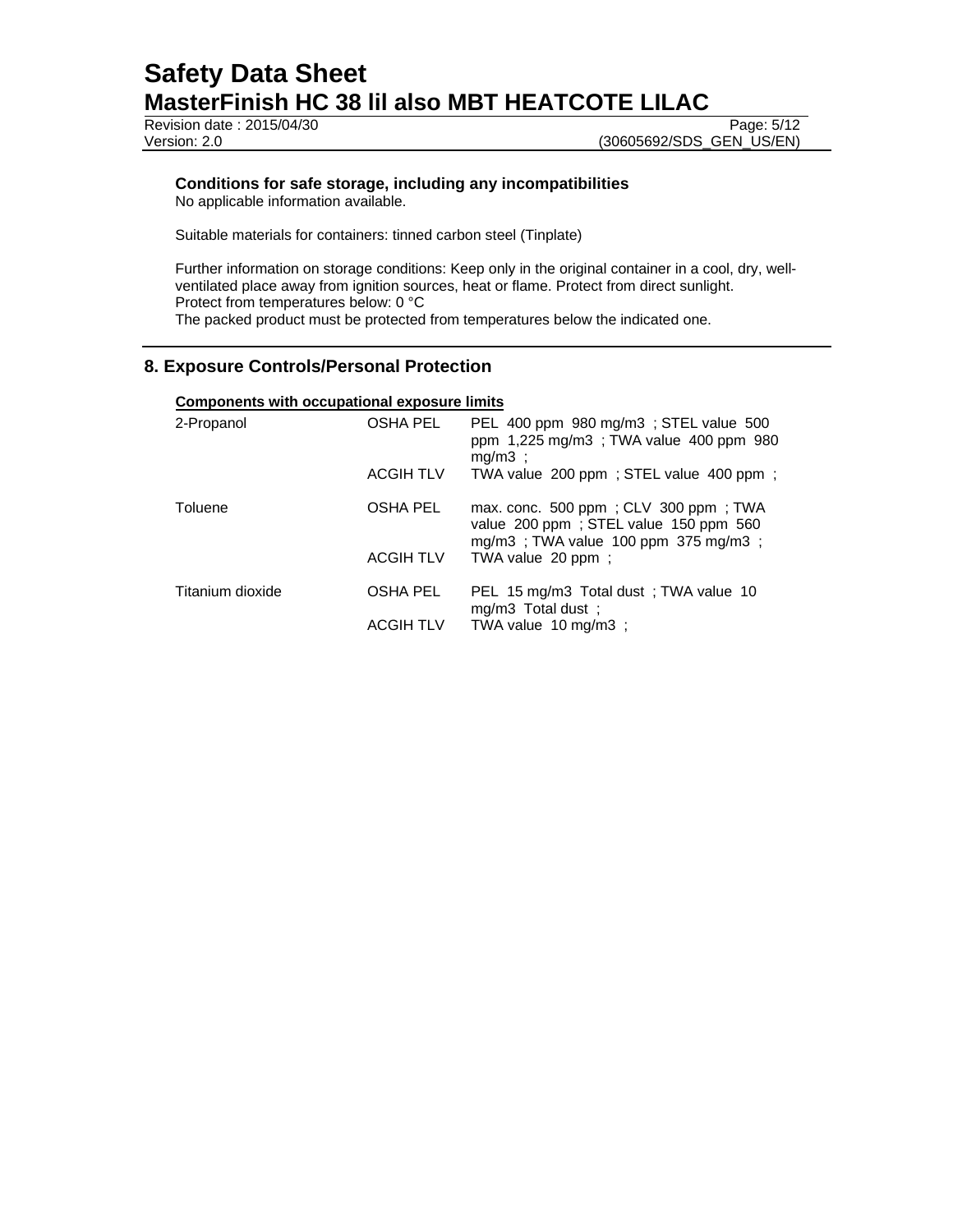# **Safety Data Sheet MasterFinish HC 38 lil also MBT HEATCOTE LILAC**<br>Revision date : 2015/04/30

| Revision date: 2015/04/30<br>Version: 2.0 |                                     | Page: 6/12<br>(30605692/SDS_GEN_US/EN)                                                                                                                                                                                                                                                                                                                                                                                                                                                                                                                                                                                                                                                                                                                                                                                                                                                                                                                                                                                                                                                                                                                                                                                                                                                                                                                                                                                                                                                                                                                                                                                                                     |
|-------------------------------------------|-------------------------------------|------------------------------------------------------------------------------------------------------------------------------------------------------------------------------------------------------------------------------------------------------------------------------------------------------------------------------------------------------------------------------------------------------------------------------------------------------------------------------------------------------------------------------------------------------------------------------------------------------------------------------------------------------------------------------------------------------------------------------------------------------------------------------------------------------------------------------------------------------------------------------------------------------------------------------------------------------------------------------------------------------------------------------------------------------------------------------------------------------------------------------------------------------------------------------------------------------------------------------------------------------------------------------------------------------------------------------------------------------------------------------------------------------------------------------------------------------------------------------------------------------------------------------------------------------------------------------------------------------------------------------------------------------------|
| talc                                      | <b>OSHA PEL</b><br><b>ACGIH TLV</b> | TWA value 20 millions of particles per cubic foot<br>of air; TWA value 2.4 millions of particles per<br>cubic foot of air Respirable;<br>The exposure limit is calculated from the<br>equation, 250/(%SiO2+5), using a value of 100%<br>SiO2. Lower percentages of SiO2 will yield higher<br>exposure limits.<br>TWA value 0.1 mg/m3 Respirable ;<br>The exposure limit is calculated from the<br>equation, 10/(%SiO2+2), using a value of 100%<br>SiO2. Lower percentages of SiO2 will yield higher<br>exposure limits.<br>TWA value 0.3 mg/m3 Total dust;<br>The exposure limit is calculated from the<br>equation, 30/(%SiO2+2), using a value of 100%<br>SiO2. Lower percentages of SiO2 will yield higher<br>exposure limits.<br>TWA value 2 mg/m3 Respirable dust; TWA<br>value 0.3 mg/m3 Total dust;<br>The exposure limit is calculated from the<br>equation, 30/(%SiO2+2), using a value of 100%<br>SiO2. Lower percentages of SiO2 will yield higher<br>exposure limits.<br>TWA value 0.1 mg/m3 Respirable;<br>The exposure limit is calculated from the<br>equation, 10/(%SiO2+2), using a value of 100%<br>SiO2. Lower percentages of SiO2 will yield higher<br>exposure limits.<br>TWA value 2.4 millions of particles per cubic foot<br>of air Respirable;<br>The exposure limit is calculated from the<br>equation, 250/(%SiO2+5), using a value of 100%<br>SiO2. Lower percentages of SiO2 will yield higher<br>exposure limits.<br>TWA value 20 millions of particles per cubic foot<br>of $air$ ;<br>TWA value 2 mg/m3 Respirable fraction;<br>The value is for particulate matter containing no<br>asbestos and <1% crystalline silica. |
|                                           |                                     |                                                                                                                                                                                                                                                                                                                                                                                                                                                                                                                                                                                                                                                                                                                                                                                                                                                                                                                                                                                                                                                                                                                                                                                                                                                                                                                                                                                                                                                                                                                                                                                                                                                            |

#### **Advice on system design:**

No applicable information available.

# **Personal protective equipment**

# **Respiratory protection:**

When workers are facing concentrations above the occupational exposure limits they must use appropriate certified respirators.

# **Hand protection:**

Wear chemical resistant protective gloves., Manufacturer's directions for use should be observed because of great diversity of types.

# **Eye protection:**

Tightly fitting safety goggles (chemical goggles).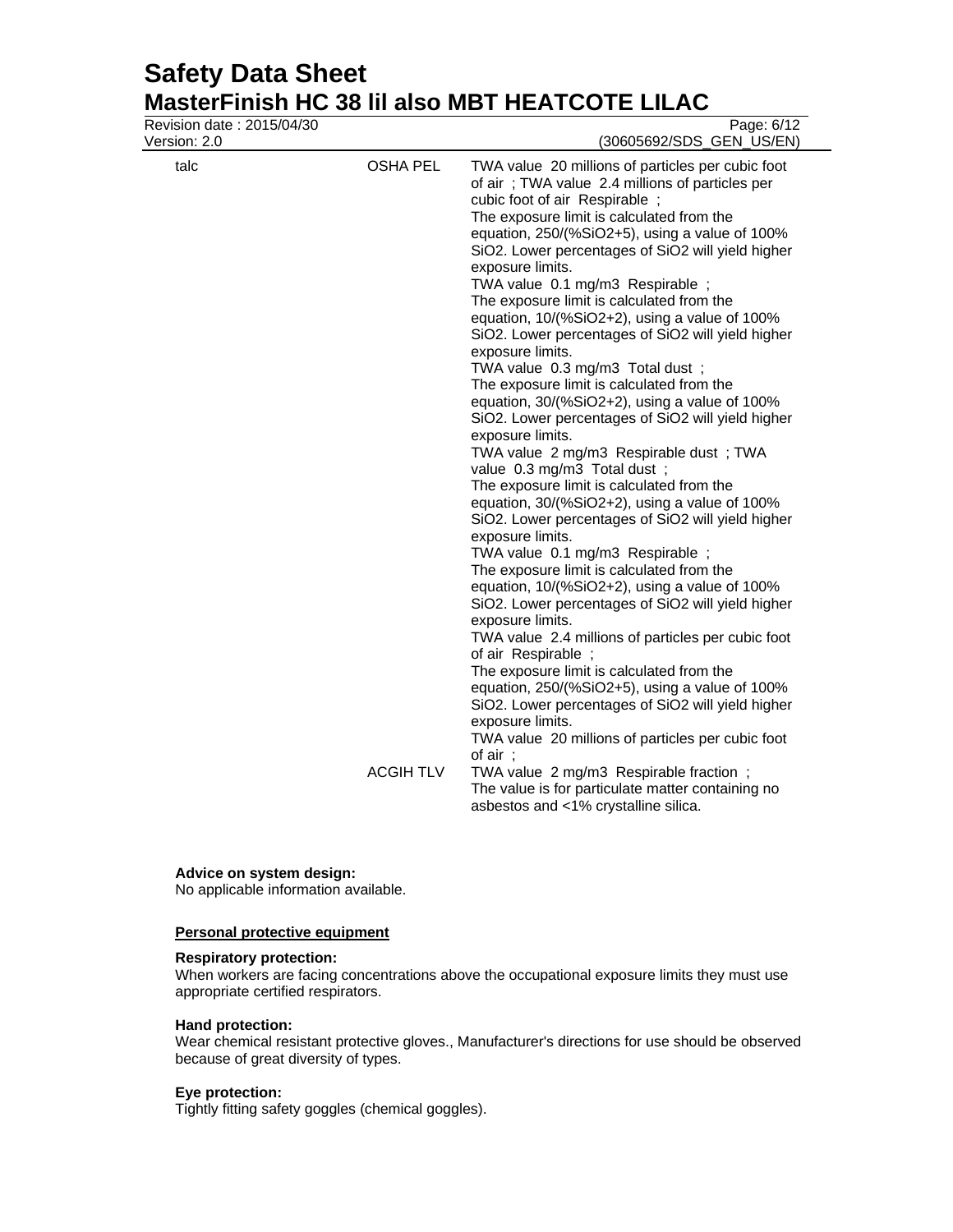Revision date : 2015/04/30 Page: 7/12

Version: 2.0 (30605692/SDS\_GEN\_US/EN)

# **Body protection:**

Body protection must be chosen based on level of activity and exposure.

### **General safety and hygiene measures:**

Do not inhale gases/vapours/aerosols. Avoid contact with the skin, eyes and clothing. Avoid exposure - obtain special instructions before use. Handle in accordance with good building materials hygiene and safety practice. Wearing of closed work clothing is recommended. When using, do not eat, drink or smoke. Hands and/or face should be washed before breaks and at the end of the shift. At the end of the shift the skin should be cleaned and skin-care agents applied. Gloves must be inspected regularly and prior to each use. Replace if necessary (e.g. pinhole leaks).

# **9. Physical and Chemical Properties**

| Form:                       | liquid                                    |                                                          |
|-----------------------------|-------------------------------------------|----------------------------------------------------------|
| Odour:                      | solvent-like                              |                                                          |
| Odour threshold:            |                                           | No applicable information available.                     |
| Colour:                     | pigmented                                 |                                                          |
| pH value:                   |                                           | not applicable                                           |
| Melting point:              |                                           | No applicable information available.                     |
| Boiling point:              | 80 °C                                     |                                                          |
| Sublimation point:          |                                           | No applicable information available.                     |
| Flash point:                | 39 °F                                     | (ASTM D93)                                               |
|                             | 4 °C                                      |                                                          |
| Flammability:               | Highly                                    |                                                          |
|                             | flammable.                                |                                                          |
| Lower explosion limit:      | 1.2 %(V)                                  |                                                          |
| Upper explosion limit:      | 12.7 %(V)                                 |                                                          |
| Autoignition:               |                                           | No applicable information available.                     |
| Vapour pressure:            |                                           | The product has not been tested.                         |
| Density:                    | $0.96 - 1.15$ g/cm3                       | (20 °C)                                                  |
| Relative density:           |                                           | No applicable information available.                     |
| Vapour density:             |                                           | Heavier than air.                                        |
| Partitioning coefficient n- |                                           | not applicable                                           |
| octanol/water (log Pow):    |                                           |                                                          |
| Thermal decomposition:      | No decomposition if stored and handled as |                                                          |
|                             | prescribed/indicated.                     |                                                          |
| Viscosity, dynamic:         |                                           | No applicable information available.                     |
| Viscosity, kinematic:       |                                           | No applicable information available.                     |
| Solubility in water:        |                                           | insoluble                                                |
| Solubility (quantitative):  |                                           | No applicable information available.                     |
| Solubility (qualitative):   | No applicable information available.      |                                                          |
| Evaporation rate:           |                                           | No applicable information available.                     |
| Other Information:          | parameters is indicated in this section.  | If necessary, information on other physical and chemical |

# **10. Stability and Reactivity**

# **Reactivity**

No hazardous reactions if stored and handled as prescribed/indicated.

#### Oxidizing properties:

Based on its structural properties the product is not classified as oxidizing.

### **Chemical stability**

The product is stable if stored and handled as prescribed/indicated.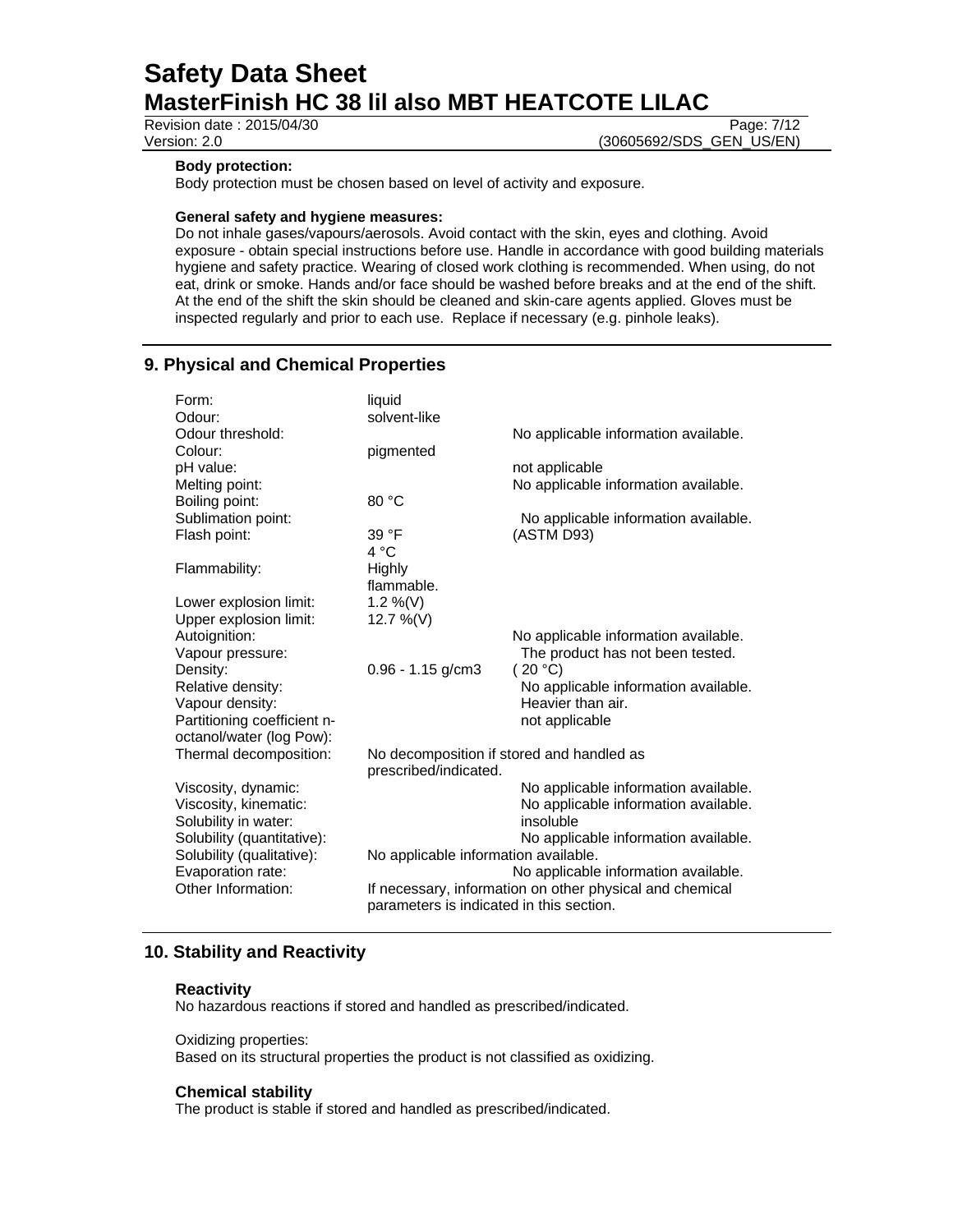Revision date : 2015/04/30 Page: 8/12

Version: 2.0 (30605692/SDS\_GEN\_US/EN)

### **Possibility of hazardous reactions**

The product is stable if stored and handled as prescribed/indicated.

# **Conditions to avoid**

See MSDS section 7 - Handling and storage.

# **Incompatible materials**

strong acids, strong bases, strong oxidizing agents, strong reducing agents

# **Hazardous decomposition products**

Decomposition products: No hazardous decomposition products if stored and handled as prescribed/indicated.

Thermal decomposition: No decomposition if stored and handled as prescribed/indicated.

# **11. Toxicological information**

# **Primary routes of exposure**

Routes of entry for solids and liquids are ingestion and inhalation, but may include eye or skin contact. Routes of entry for gases include inhalation and eye contact. Skin contact may be a route of entry for liquefied gases.

# **Acute Toxicity/Effects**

**Acute toxicity** 

Assessment of acute toxicity: Virtually nontoxic after a single ingestion. Based on available Data, the classification criteria are not met.

Oral No applicable information available.

Inhalation No applicable information available.

Dermal No applicable information available.

Assessment other acute effects Assessment of STOT single: Possible narcotic effects (drowsiness or dizziness).

Irritation / corrosion Assessment of irritating effects: Skin contact causes irritation.

**Sensitization** 

Assessment of sensitization: Based on available Data, the classification criteria are not met.

Aspiration Hazard May also damage the lung at swallowing (aspiration hazard).

# **Chronic Toxicity/Effects**

Repeated dose toxicity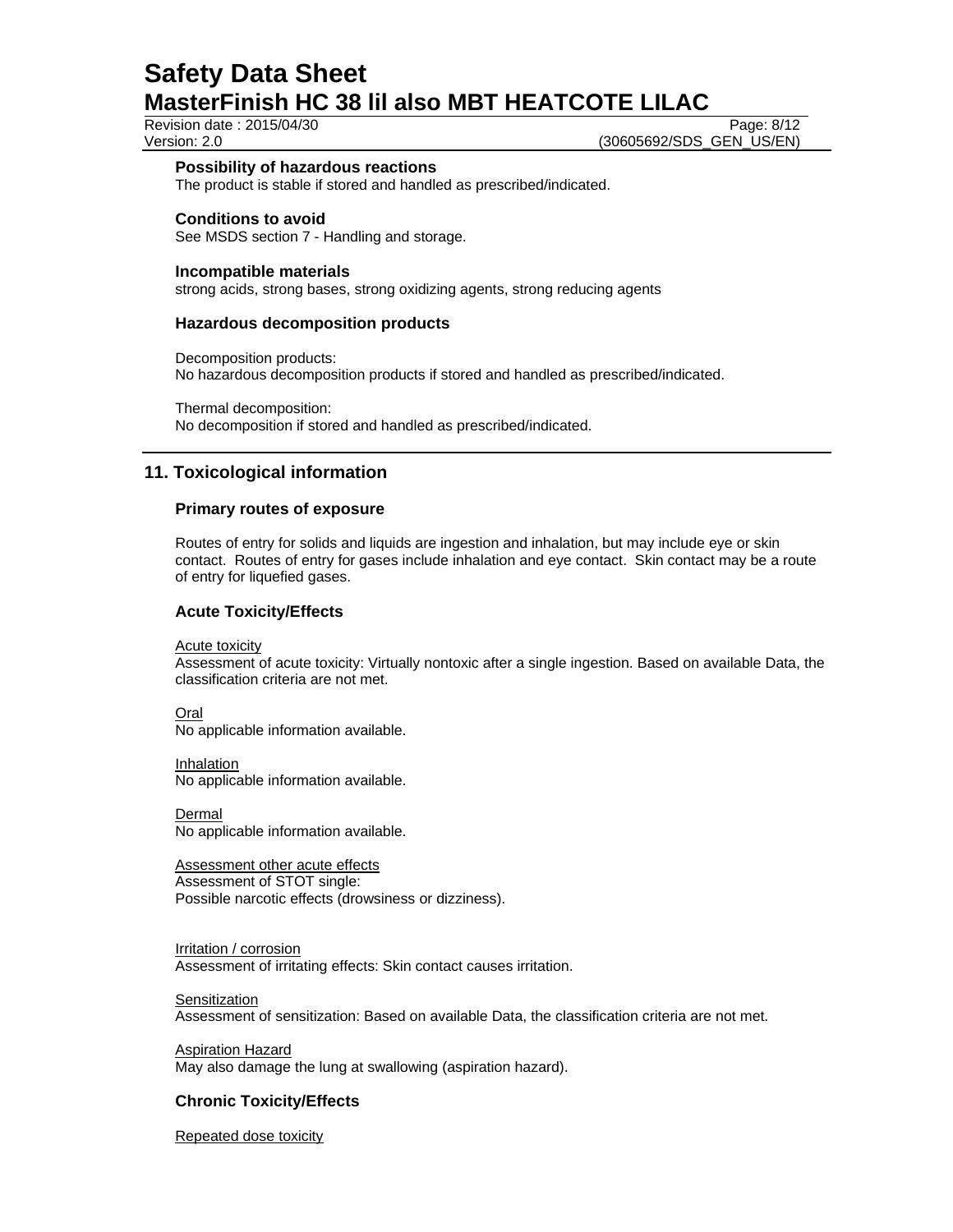Revision date : 2015/04/30 Page: 9/12

Version: 2.0 **(30605692/SDS\_GEN\_US/EN)** 

Assessment of repeated dose toxicity: May cause central nervous system effects.

#### Genetic toxicity

Assessment of mutagenicity: The chemical structure does not suggest a specific alert for such an effect. Based on available Data, the classification criteria are not met.

#### **Carcinogenicity**

Assessment of carcinogenicity: The chemical structure does not suggest a specific alert for such an effect. Based on available Data, the classification criteria are not met.

#### *Information on: Titanium dioxide*

*Assessment of carcinogenicity: IARC (International Agency for Research on Cancer) has classified this substance as group 2B (The agent is possibly carcinogenic to humans). In long-term studies in rats in which the substance was given by inhalation, a carcinogenic effect was observed. Tumors were only observed in rats after chronic inhalative exposure to high concentrations which caused sustained lung inflammation. In long-term studies in rats and mice in which the substance was given by feed, a carcinogenic effect was not observed. Dermal exposure is not expected to be carcinogenic.* 

----------------------------------

#### Reproductive toxicity

Assessment of reproduction toxicity: The chemical structure does not suggest a specific alert for such an effect. Based on available Data, the classification criteria are not met.

#### **Teratogenicity**

Assessment of teratogenicity: May cause harm to the unborn child.

#### **Other Information**

Based on our experience and the information available, no adverse health effects are expected if handled as recommended with suitable precautions for designated uses. The product has not been tested. The statements on toxicology have been derived from the properties of the individual components.

### **Symptoms of Exposure**

The most important known symptoms and effects are described in the labelling (see section 2) and/or in section 11.

# **12. Ecological Information**

# **Toxicity**

Aquatic toxicity Assessment of aquatic toxicity: Acutely toxic for aquatic organisms. May cause long-term adverse effects in the aquatic environment.

# **Persistence and degradability**

Assessment biodegradation and elimination (H2O) Inherently biodegradable. The insoluble fraction can be removed by mechanical means in suitable waste water treatment plants. The polymer component of the product is poorly biodegradable.

### **Bioaccumulative potential**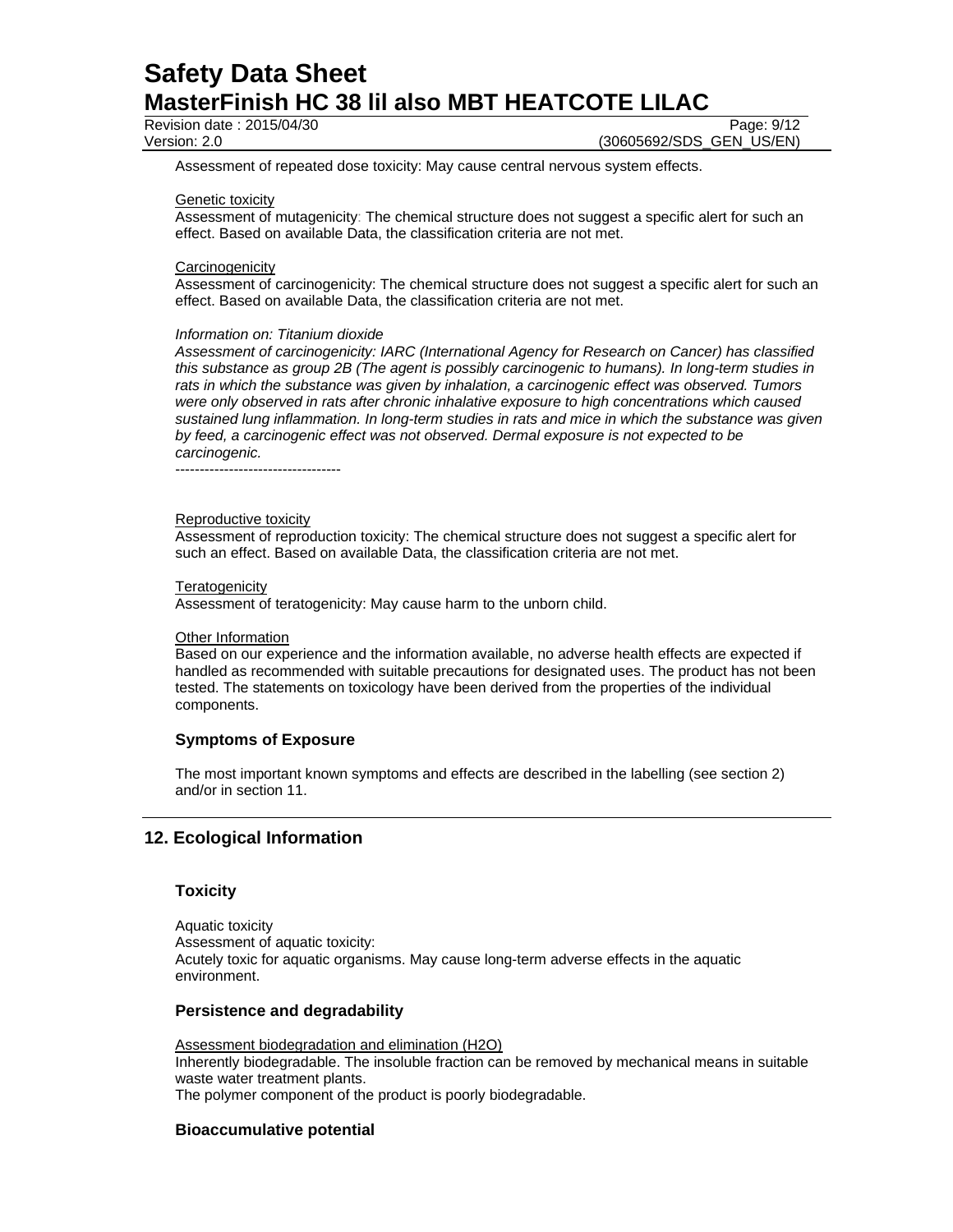**Revision date : 2015/04/30** Page: 10/12

Version: 2.0 (30605692/SDS\_GEN\_US/EN)

Assessment bioaccumulation potential Discharge into the environment must be avoided.

# **Mobility in soil**

Assessment transport between environmental compartments No data available.

# **Additional information**

Other ecotoxicological advice:

Do not discharge product into the environment without control. The product has not been tested. The statements on ecotoxicology have been derived from the properties of the individual components.

# **13. Disposal considerations**

# **Waste disposal of substance:**

Dispose of in accordance with national, state and local regulations. Residues should be disposed of in the same manner as the substance/product. Do not discharge into drains/surface waters/groundwater.

# **Container disposal:**

Contaminated packaging should be emptied as far as possible; then it can be passed on for recycling after being thoroughly cleaned.

# **14. Transport Information**

| <b>Land transport</b><br><b>USDOT</b> |                                            |
|---------------------------------------|--------------------------------------------|
| Hazard class:                         | 3                                          |
| Packing group:                        | Ш                                          |
| ID number:                            | <b>UN 1139</b>                             |
| Hazard label:                         | 3                                          |
| Proper shipping name:                 | <b>COATING SOLUTION (contains TOLUENE)</b> |
| Sea transport<br><b>IMDG</b>          |                                            |
| Hazard class:                         | 3                                          |
| Packing group:                        | Ш                                          |
| ID number:                            | <b>UN 1139</b>                             |
| Hazard label:                         | 3                                          |
| Marine pollutant:                     | NΟ                                         |
| Proper shipping name:                 | <b>COATING SOLUTION (contains TOLUENE)</b> |
| Air transport<br><b>IATA/ICAO</b>     |                                            |
| Hazard class:                         | 3                                          |
| Packing group:                        | Ш                                          |
| ID number:                            | <b>UN 1139</b>                             |
| Hazard label:                         | 3                                          |
| Proper shipping name:                 | <b>COATING SOLUTION (contains TOLUENE)</b> |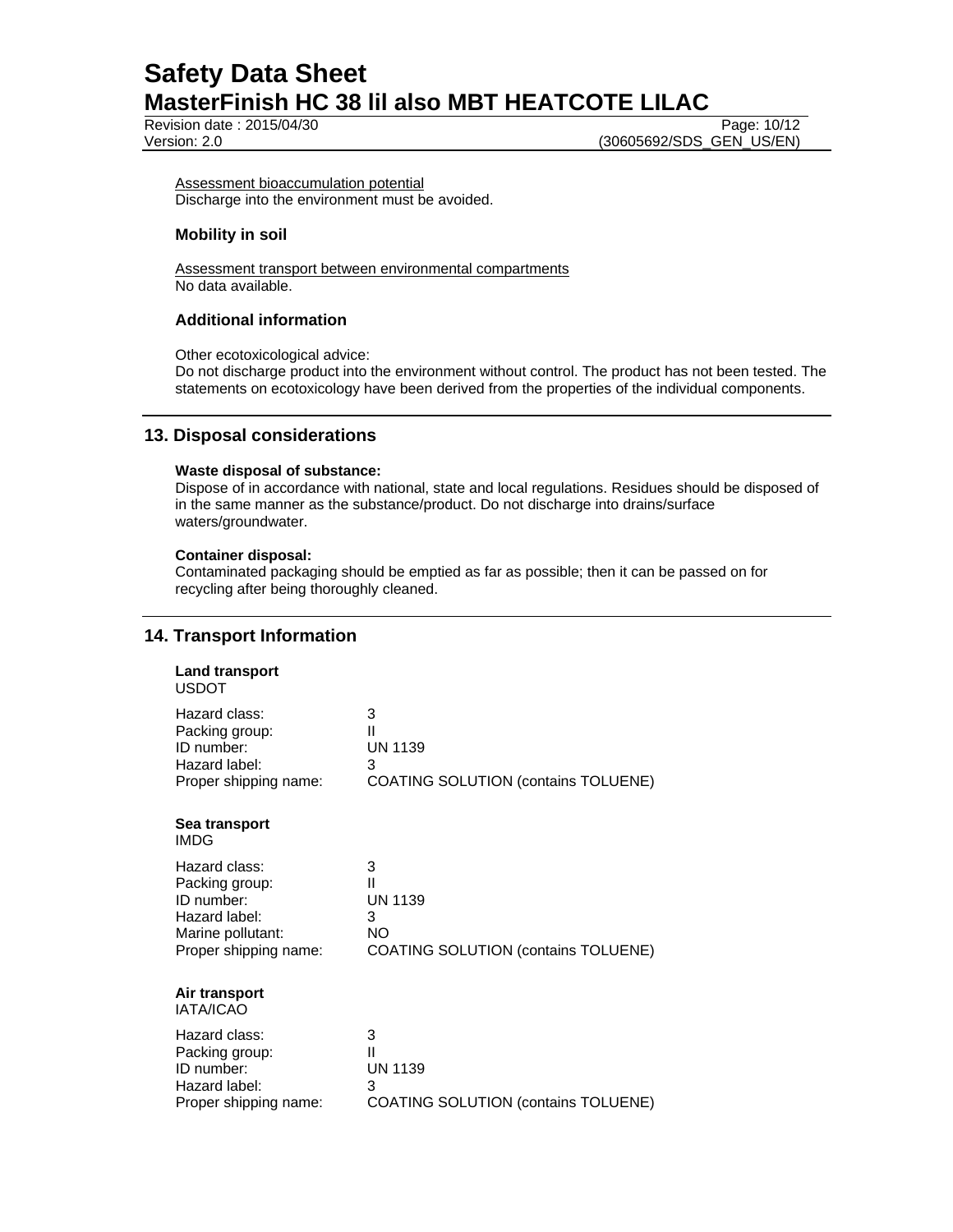Revision date : 2015/04/30 **Page: 11/12** Page: 11/12

Version: 2.0 (30605692/SDS\_GEN\_US/EN)

# **15. Regulatory Information**

# **Federal Regulations**

**Registration status:**  Chemical TSCA, US released / listed

**EPCRA 311/312 (Hazard categories):** Acute; Chronic; Fire; Sudden release of pressure

| <b>CERCLA RQ</b> | <b>CAS Number</b> | <b>Chemical name</b>    |
|------------------|-------------------|-------------------------|
| 1000 LBS         | 7727-43-7: 108-   | Barium sulfate: Toluene |
|                  | 88-3              |                         |
| 100 LBS          | 67-63-0           | 2-Propanol              |

#### **State regulations**

**CA Prop. 65:**  WARNING: THIS PRODUCT CONTAINS A CHEMICAL(S) KNOWN TO THE STATE OF CALIFORNIA TO CAUSE CANCER AND BIRTH DEFECTS OR OTHER REPRODUCTIVE HARM.

#### **NFPA Hazard codes:**

| Health: 2<br>Reactivity: 0<br>Fire: 3 |  | Special: |
|---------------------------------------|--|----------|
|---------------------------------------|--|----------|

# **16. Other Information**

#### **SDS Prepared by:**

BASF NA Product Regulations SDS Prepared on: 2015/04/30

We support worldwide Responsible Care® initiatives. We value the health and safety of our employees, customers, suppliers and neighbors, and the protection of the environment. Our commitment to Responsible Care is integral to conducting our business and operating our facilities in a safe and environmentally responsible fashion, supporting our customers and suppliers in ensuring the safe and environmentally sound handling of our products, and minimizing the impact of our operations on society and the environment during production, storage, transport, use and disposal of our products.

IMPORTANT: WHILE THE DESCRIPTIONS, DESIGNS, DATA AND INFORMATION CONTAINED HEREIN ARE PRESENTED IN GOOD FAITH AND BELIEVED TO BE ACCURATE , IT IS PROVIDED FOR YOUR GUIDANCE ONLY. BECAUSE MANY FACTORS MAY AFFECT PROCESSING OR APPLICATION/USE, WE RECOMMEND THAT YOU MAKE TESTS TO DETERMINE THE SUITABILITY OF A PRODUCT FOR YOUR PARTICULAR PURPOSE PRIOR TO USE. NO WARRANTIES OF ANY KIND, EITHER EXPRESSED OR IMPLIED, INCLUDING WARRANTIES OF MERCHANTABILITY OR FITNESS FOR A PARTICULAR PURPOSE, ARE MADE REGARDING PRODUCTS DESCRIBED OR DESIGNS, DATA OR INFORMATION SET FORTH, OR THAT THE PRODUCTS, DESIGNS, DATA OR INFORMATION MAY BE USED WITHOUT INFRINGING THE INTELLECTUAL PROPERTY RIGHTS OF OTHERS. IN NO CASE SHALL THE DESCRIPTIONS, INFORMATION, DATA OR DESIGNS PROVIDED BE CONSIDERED A PART OF OUR TERMS AND CONDITIONS OF SALE. FURTHER, YOU EXPRESSLY